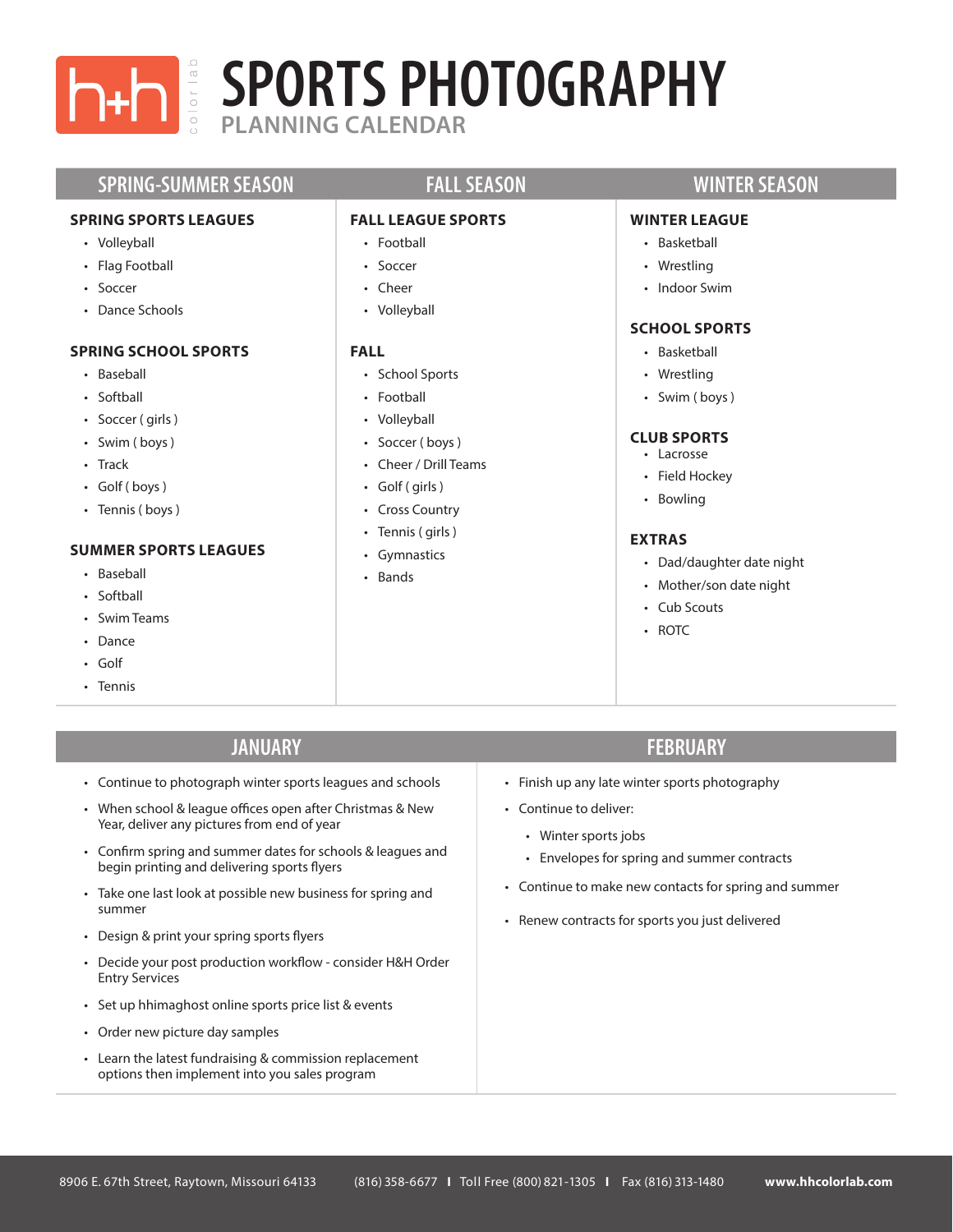

# **PLANNING CALENDAR SPORTS PHOTOGRAPHY**

| <b>MARCH</b>                                                                                                                                                                                                                                                                                                                                                                                         | <b>APRIL</b>                                                                                                                                                                                                                                                                                                                                                                                                                                                                                                   |
|------------------------------------------------------------------------------------------------------------------------------------------------------------------------------------------------------------------------------------------------------------------------------------------------------------------------------------------------------------------------------------------------------|----------------------------------------------------------------------------------------------------------------------------------------------------------------------------------------------------------------------------------------------------------------------------------------------------------------------------------------------------------------------------------------------------------------------------------------------------------------------------------------------------------------|
| Start to rebook and schedule school sports for next school<br>year<br>Continue to deliver summer flyers<br>Begin school spring sports<br>Pay commissions for winter league sports jobs<br>• Confirm fall sports contracts/new business                                                                                                                                                               | • Finish photography for spring school sports<br>• Photography for league spring sports starts<br>• Dance season begins<br>• Continue to book dates for school sports for next school year<br>• Continue to work on fall sports new and old                                                                                                                                                                                                                                                                    |
| <b>MAY</b>                                                                                                                                                                                                                                                                                                                                                                                           | <b>JUNE</b>                                                                                                                                                                                                                                                                                                                                                                                                                                                                                                    |
| • BIG month for dance schools<br>• Finish spring photography and deliver spring jobs<br>• Summer photography full speed ahead<br>• Pay commission for schools and spring sports<br>Continue to fill in fall calendar<br>Deliver last of spring sports<br>• Consider using hhschools "Studio Bridge" to offer more<br>products to your customer<br>• Add KO (Knock out) Sports to increase your sales | • BIG, BIG summer month for leagues<br>· Finish school commission<br>• May be last contract before school offices close<br>• Check on when they will reopen<br>• Finish spring commissions<br>· Deliver:<br>• Early summer jobs<br>• Start to deliver fall flyers<br>• Start working on winter sports new and old<br>• Design & print your fall sports flyers<br>• Set up hhimagehost online Sports price list & events<br>• Order new picture day samples<br>• Confirm winter sports contracts & new business |

| JULY                                            | <b>AUGUST</b>                                                                                 |
|-------------------------------------------------|-----------------------------------------------------------------------------------------------|
| • Finish summer photography                     | • Start fall school sports                                                                    |
| • Deliver:                                      | • Continue to deliver summer commissions                                                      |
| • Summer jobs<br>• Envelopes for fall           | • Get in touch with your school sports contacts and confirm:<br>• Sports days, time, location |
| • Continue to work on winter sports new and old | • Be ready for last minute changes                                                            |
| • Summer commissions                            | • Possibly begin league photography by end of month                                           |
| • Renew contracts for sports you just delivered | • Deliver images for fall program ASAP after picture day                                      |